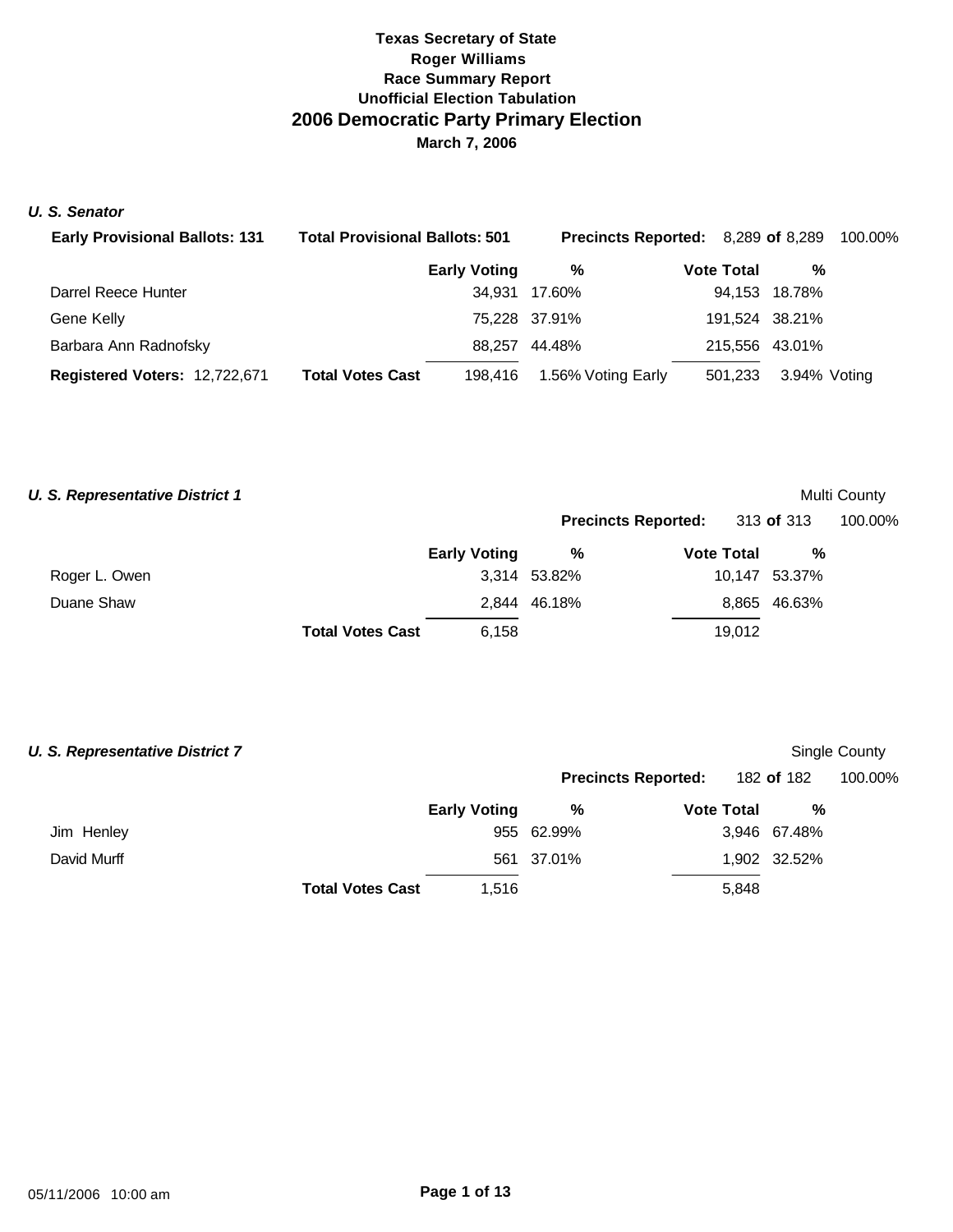## **U. S. Representative District 10** Multi County

|                         |                     |              | Precincts Reported: 241 of 241 |              | 100.00% |
|-------------------------|---------------------|--------------|--------------------------------|--------------|---------|
|                         | <b>Early Voting</b> | %            | <b>Vote Total</b>              | %            |         |
| <b>Ted Ankrum</b>       |                     | 1,268 38.04% |                                | 3,697 36.75% |         |
| Paul Foreman            |                     | 1,096 32.88% |                                | 3,605 35.83% |         |
| Pat Mynatt              |                     | 453 13.59%   |                                | 1,285 12.77% |         |
| Sid Smith               |                     | 516 15.48%   |                                | 1,474 14.65% |         |
| <b>Total Votes Cast</b> | 3,333               |              | 10,061                         |              |         |

| <b>U. S. Representative District 16</b> |                         |                     |                            |                   |            |                | Single County |
|-----------------------------------------|-------------------------|---------------------|----------------------------|-------------------|------------|----------------|---------------|
|                                         |                         |                     | <b>Precincts Reported:</b> |                   | 163 of 163 |                | 100.00%       |
|                                         |                         | <b>Early Voting</b> | %                          | <b>Vote Total</b> |            | %              |               |
| Jorge Artalejo                          |                         | 0                   | $0.00\%$                   |                   | 0          | $0.00\%$       |               |
| Silvestre Reyes - Incumbent             |                         |                     | 13,403 100.00%             |                   |            | 28,887 100.00% |               |
|                                         | <b>Total Votes Cast</b> | 13,403              |                            |                   | 28,887     |                |               |

| <b>U. S. Representative District 28</b> |                         |                     |              |                            |               | Multi County |
|-----------------------------------------|-------------------------|---------------------|--------------|----------------------------|---------------|--------------|
|                                         |                         |                     |              | <b>Precincts Reported:</b> | 276 of 276    | 100.00%      |
|                                         |                         | <b>Early Voting</b> | %            | <b>Vote Total</b>          | %             |              |
| Henry Cuellar - Incumbent               |                         | 12,772              | 57.98%       |                            | 23,870 52.95% |              |
| <b>Victor Morales</b>                   |                         | 1.334               | 6.06%        | 2.911                      | 6.46%         |              |
| Ciro D. Rodriguez                       |                         |                     | 7,923 35.97% |                            | 18,299 40.59% |              |
|                                         | <b>Total Votes Cast</b> | 22.029              |              | 45,080                     |               |              |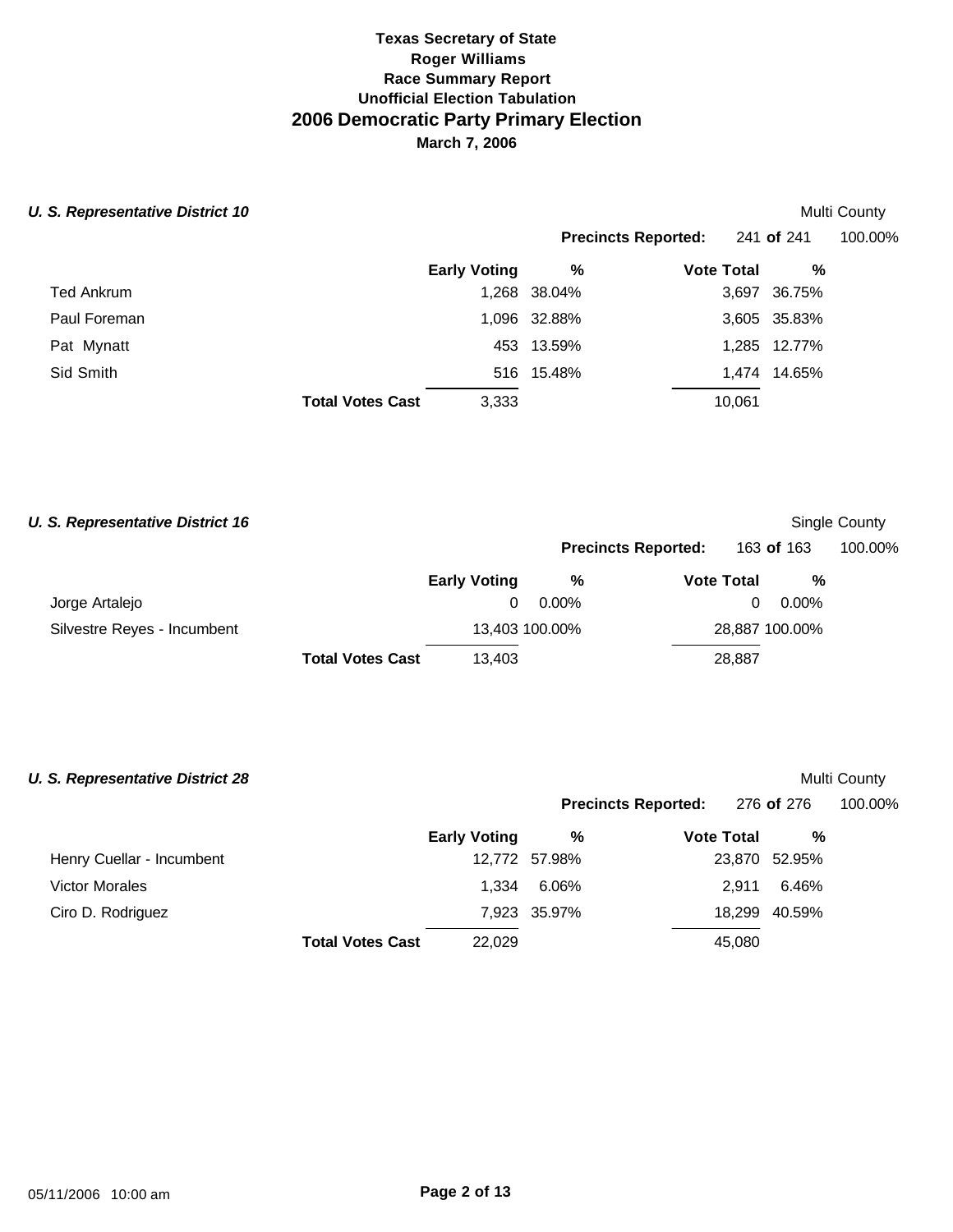#### *Governor*

| <b>Early Provisional Ballots: 131</b> | <b>Total Provisional Ballots: 501</b> |                     | <b>Precincts Reported:</b> 8,289 of 8,289 |                   |                |  |  |
|---------------------------------------|---------------------------------------|---------------------|-------------------------------------------|-------------------|----------------|--|--|
|                                       |                                       | <b>Early Voting</b> | %                                         | <b>Vote Total</b> | %              |  |  |
| Chris Bell                            |                                       | 125,196 62.43%      |                                           | 324,774           | 63.76%         |  |  |
| Bob Gammage                           |                                       |                     | 59,118 29.48%                             |                   | 145.651 28.59% |  |  |
| Rashad Jafer                          |                                       | 16.239              | 8.10%                                     | 38.945            | 7.65%          |  |  |
| Registered Voters: 12,722,671         | <b>Total Votes Cast</b>               | 200,553             | 1.58% Voting Early                        | 509,370           | 4.00% Voting   |  |  |

| Lieutenant Governor                   |                                       |                     |                    |                                           |                |         |
|---------------------------------------|---------------------------------------|---------------------|--------------------|-------------------------------------------|----------------|---------|
| <b>Early Provisional Ballots: 131</b> | <b>Total Provisional Ballots: 501</b> |                     |                    | <b>Precincts Reported:</b> 8,289 of 8,289 |                | 100.00% |
|                                       |                                       | <b>Early Voting</b> | %                  | <b>Vote Total</b>                         | %              |         |
| Maria Luisa Alvarado                  |                                       |                     | 87.071 43.54%      |                                           | 207,798 39.80% |         |
| Adrian De Leon                        |                                       |                     | 46.881 23.44%      |                                           | 113,638 21.77% |         |
| Benjamin Z. Grant                     |                                       |                     | 66,021 33.01%      |                                           | 200,628 38.43% |         |
| Registered Voters: 12,722,671         | <b>Total Votes Cast</b>               | 199.973             | 1.57% Voting Early | 522.064                                   | 4.10% Voting   |         |

#### *Attorney General*

| <b>Early Provisional Ballots: 131</b> | <b>Total Provisional Ballots: 501</b> |                     | <b>Precincts Reported:</b> 8,289 of 8,289 |  |                   |                 | 100.00% |
|---------------------------------------|---------------------------------------|---------------------|-------------------------------------------|--|-------------------|-----------------|---------|
|                                       |                                       | <b>Early Voting</b> | %                                         |  | <b>Vote Total</b> | %               |         |
| David Van Os                          |                                       |                     | 163,608 100.00%                           |  |                   | 414,592 100.00% |         |
| Registered Voters: 12,722,671         | <b>Total Votes Cast</b>               | 163,608             | 1.29% Voting Early                        |  | 414.592           | 3.26% Voting    |         |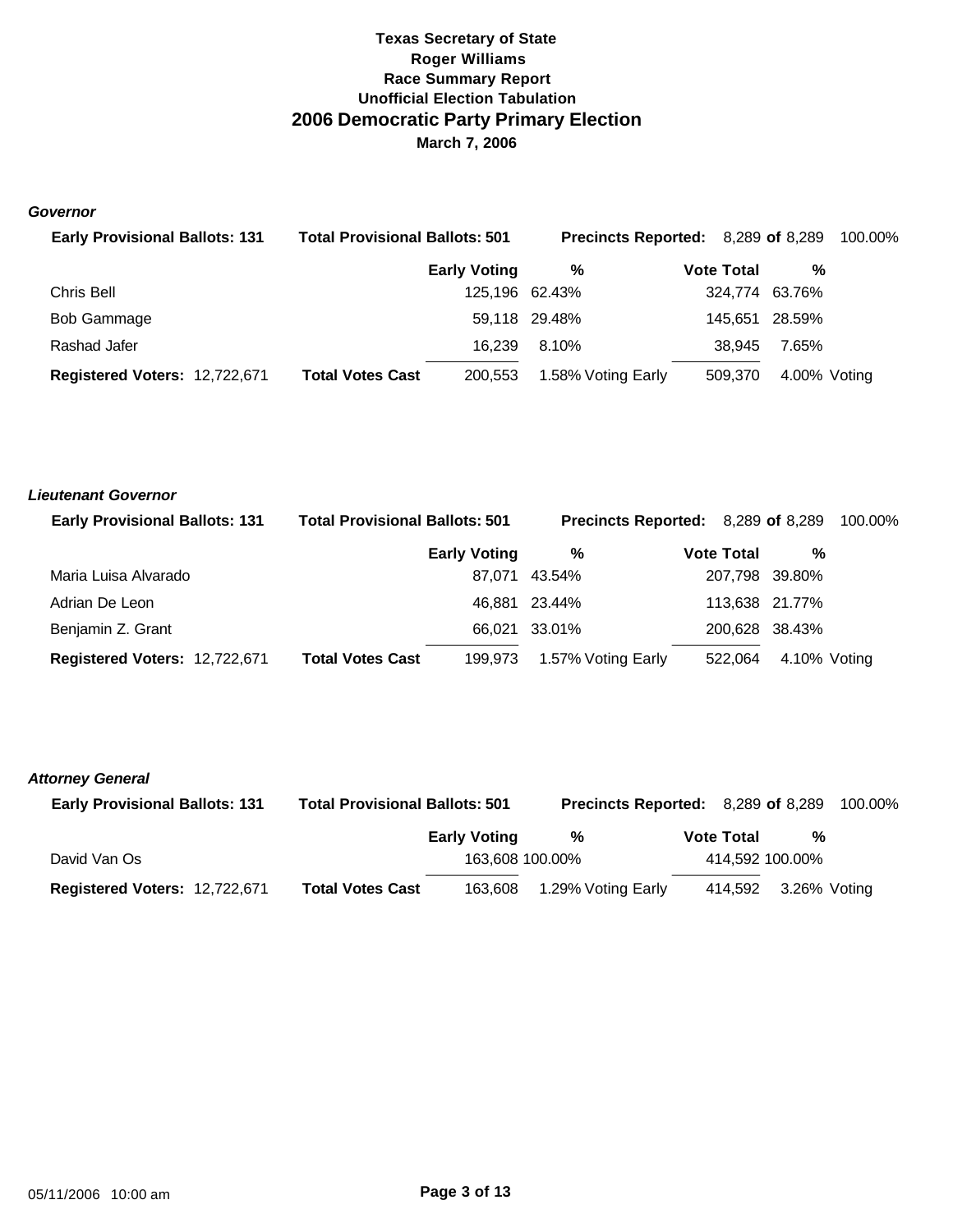## *Comptroller of Public Accounts*

| <b>Early Provisional Ballots: 131</b> | <b>Total Provisional Ballots: 501</b> |                     | <b>Precincts Reported:</b> 8,289 of 8,289 |  |                   |                 | 100.00% |
|---------------------------------------|---------------------------------------|---------------------|-------------------------------------------|--|-------------------|-----------------|---------|
|                                       |                                       | <b>Early Voting</b> | %                                         |  | <b>Vote Total</b> | %               |         |
| Fred Head                             |                                       |                     | 162.761 100.00%                           |  |                   | 413,404 100.00% |         |
| Registered Voters: 12,722,671         | <b>Total Votes Cast</b>               | 162.761             | 1.28% Voting Early                        |  | 413.404           | 3.25% Voting    |         |

## *Commissioner of the General Land Office*

| <b>Early Provisional Ballots: 131</b> | <b>Total Provisional Ballots: 501</b> |                     | <b>Precincts Reported:</b> 8,289 of 8,289 |                   |  |                      | 100.00% |
|---------------------------------------|---------------------------------------|---------------------|-------------------------------------------|-------------------|--|----------------------|---------|
|                                       |                                       | <b>Early Voting</b> | %                                         | <b>Vote Total</b> |  | %                    |         |
| VaLinda Hathcox                       |                                       | 158.990 100.00%     |                                           |                   |  | 402,786 100.00%      |         |
| Registered Voters: 12,722,671         | <b>Total Votes Cast</b>               | 158,990             | 1.25% Voting Early                        |                   |  | 402,786 3.17% Voting |         |

## *Commissioner of Agriculture*

| <b>Early Provisional Ballots: 131</b> | <b>Total Provisional Ballots: 501</b> | <b>Precincts Reported:</b> 8,289 of 8,289 |                    |                   |                | 100.00% |
|---------------------------------------|---------------------------------------|-------------------------------------------|--------------------|-------------------|----------------|---------|
|                                       |                                       | <b>Early Voting</b>                       | %                  | <b>Vote Total</b> | %              |         |
| Hank Gilbert                          |                                       |                                           | 128.310 71.31%     |                   | 323,813 71.14% |         |
| Koecadee Melton, Jr.                  |                                       |                                           | 51,626 28.69%      |                   | 131,375 28.86% |         |
| Registered Voters: 12,722,671         | <b>Total Votes Cast</b>               | 179,936                                   | 1.41% Voting Early | 455.188           | 3.58% Voting   |         |

## *Railroad Commissioner*

| <b>Early Provisional Ballots: 131</b> | <b>Total Provisional Ballots: 501</b> |                     | Precincts Reported: 8,289 of 8,289 |  |                   |                 | 100.00% |  |
|---------------------------------------|---------------------------------------|---------------------|------------------------------------|--|-------------------|-----------------|---------|--|
|                                       |                                       | <b>Early Voting</b> | ℅                                  |  | <b>Vote Total</b> | %               |         |  |
| Dale Henry                            |                                       | 161,612 100.00%     |                                    |  |                   | 410,901 100.00% |         |  |
| Registered Voters: 12,722,671         | <b>Total Votes Cast</b>               |                     | 161,612 1.27% Voting Early         |  | 410.901           | 3.23% Votina    |         |  |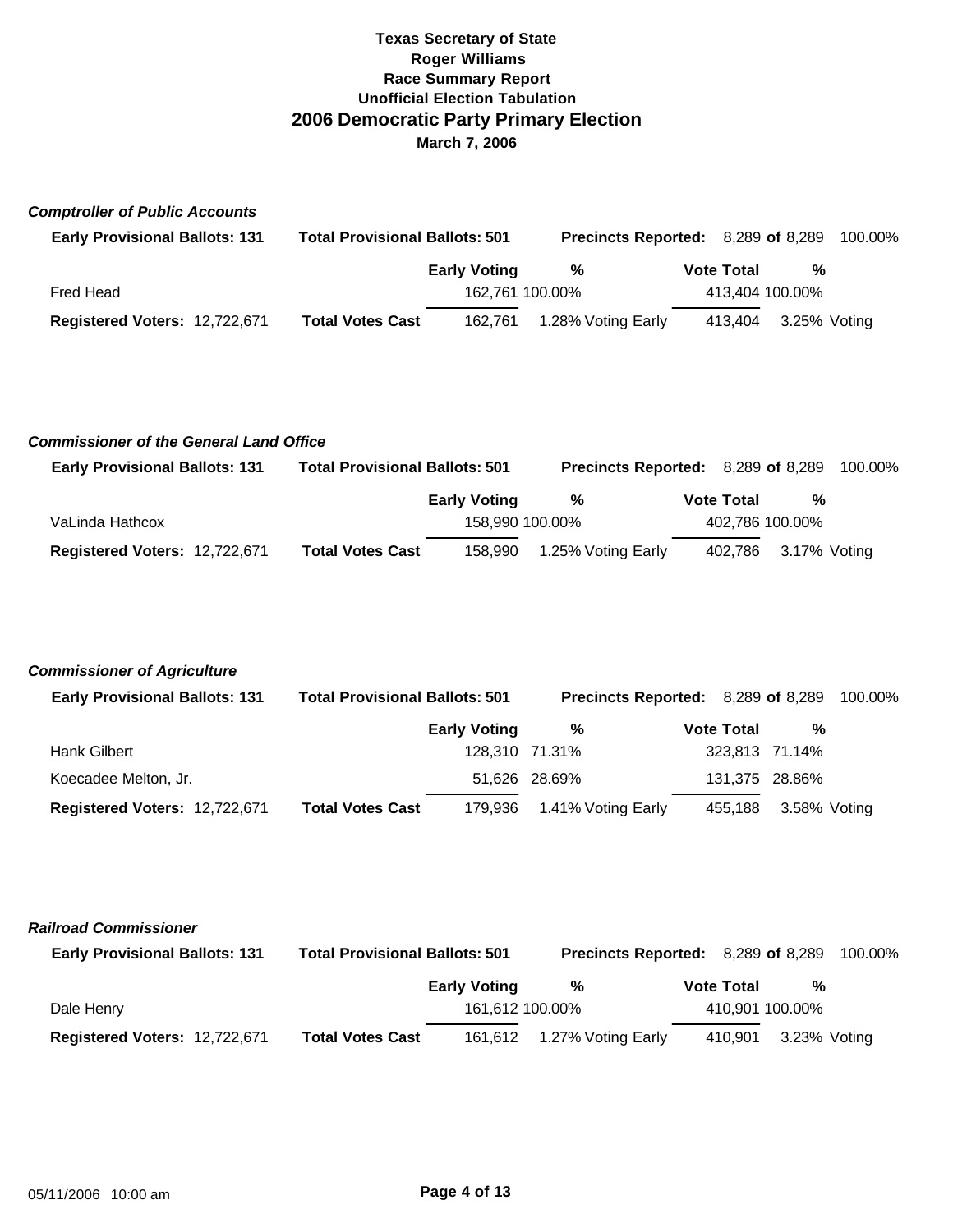| Justice, Supreme Court, Place 2       |                                       |                     |                                    |                   |                 |              |
|---------------------------------------|---------------------------------------|---------------------|------------------------------------|-------------------|-----------------|--------------|
| <b>Early Provisional Ballots: 131</b> | <b>Total Provisional Ballots: 501</b> |                     | Precincts Reported: 8,289 of 8,289 |                   |                 | 100.00%      |
|                                       |                                       | <b>Early Voting</b> | %                                  | <b>Vote Total</b> |                 | %            |
| William E. "Bill" Moody               |                                       |                     | 162,794 100.00%                    |                   | 413,098 100.00% |              |
| Registered Voters: 12,722,671         | <b>Total Votes Cast</b>               | 162.794             | 1.28% Voting Early                 | 413.098           |                 | 3.25% Voting |

## *Presiding Judge, Court of Criminal Appeals*

| <b>Early Provisional Ballots: 131</b> | <b>Total Provisional Ballots: 501</b> |                     | <b>Precincts Reported:</b> 8,289 of 8,289 |                   |         |                 | 100.00% |
|---------------------------------------|---------------------------------------|---------------------|-------------------------------------------|-------------------|---------|-----------------|---------|
|                                       |                                       | <b>Early Voting</b> | %                                         | <b>Vote Total</b> |         | %               |         |
| J.R. Molina                           |                                       | 166.719 100.00%     |                                           |                   |         | 419,481 100.00% |         |
| Registered Voters: 12,722,671         | <b>Total Votes Cast</b>               |                     | 166,719 1.31% Voting Early                |                   | 419.481 | 3.30% Voting    |         |

| <b>State Senator, District 18</b> |                         |                     |              |                            |               | Multi County |
|-----------------------------------|-------------------------|---------------------|--------------|----------------------------|---------------|--------------|
|                                   |                         |                     |              | <b>Precincts Reported:</b> | 404 of 404    | 100.00%      |
|                                   |                         | <b>Early Voting</b> | %            | <b>Vote Total</b>          | %             |              |
| Bret Baldwin                      |                         |                     | 3,282 51.07% |                            | 10,345 48.75% |              |
| Henry Boehm, Jr.                  |                         |                     | 3,144 48.93% |                            | 10,876 51.25% |              |
|                                   | <b>Total Votes Cast</b> | 6.426               |              | 21,221                     |               |              |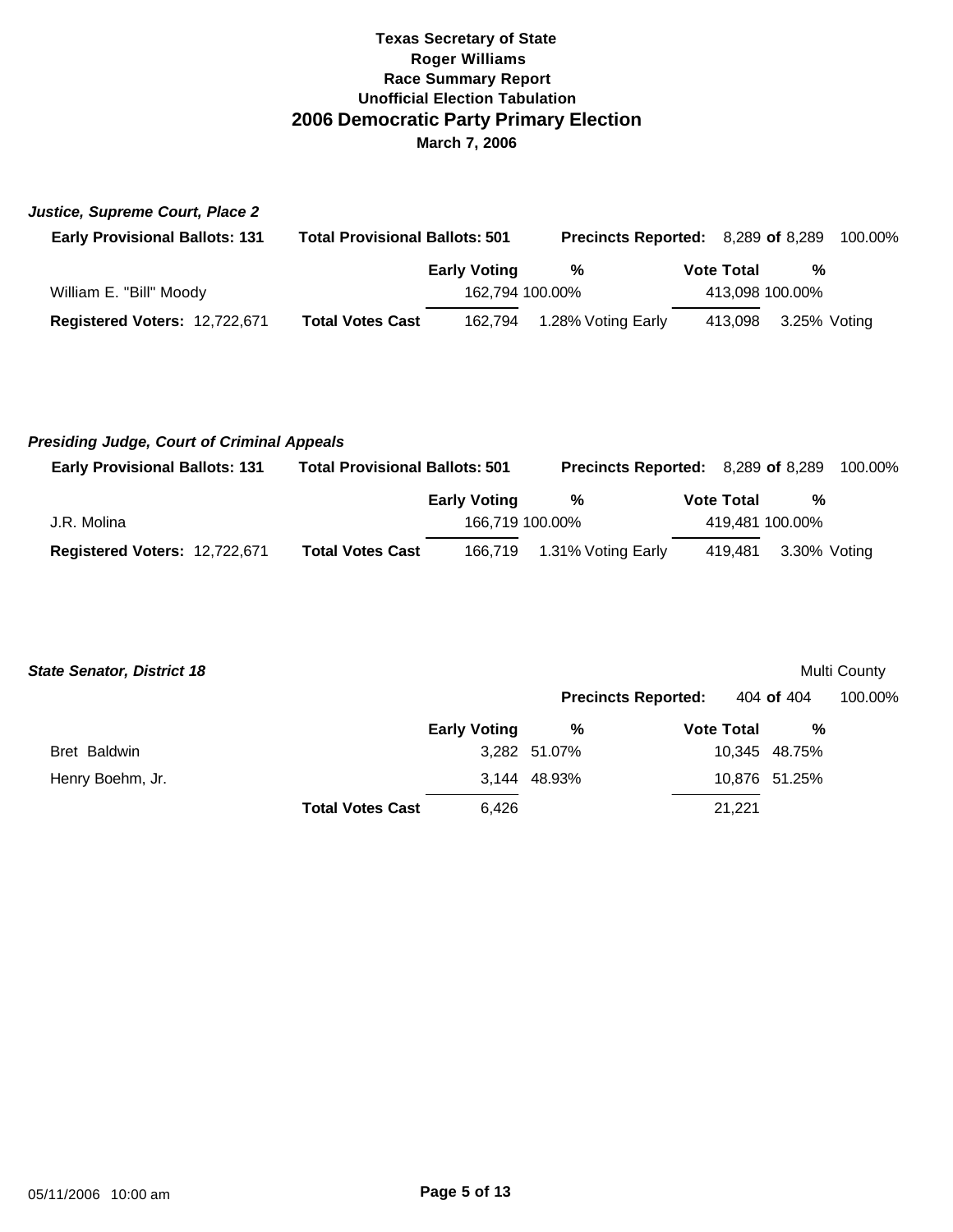| <b>State Senator, District 19</b> |                         |                     |               |                            |               | Multi County |
|-----------------------------------|-------------------------|---------------------|---------------|----------------------------|---------------|--------------|
|                                   |                         |                     |               | <b>Precincts Reported:</b> | 324 of 324    | 100.00%      |
|                                   |                         | <b>Early Voting</b> | %             | <b>Vote Total</b>          | %             |              |
| Frank Madla - Incumbent           |                         |                     | 9,369 45.48%  |                            | 18,330 43.10% |              |
| Carlos I. Uresti                  |                         |                     | 11.231 54.52% |                            | 24,199 56.90% |              |
|                                   | <b>Total Votes Cast</b> | 20,600              |               | 42,529                     |               |              |

| <b>State Representative District 27</b> |                                  |            |                            |              | Single County |
|-----------------------------------------|----------------------------------|------------|----------------------------|--------------|---------------|
|                                         |                                  |            | <b>Precincts Reported:</b> | 61 of 61     | 100.00%       |
|                                         | <b>Early Voting</b>              | %          | <b>Vote Total</b>          | %            |               |
| Steve Brown                             |                                  | 425 38.50% |                            | 1,831 39.64% |               |
| Dora Olivo - Incumbent                  |                                  | 679 61.50% |                            | 2,788 60.36% |               |
|                                         | <b>Total Votes Cast</b><br>1.104 |            | 4.619                      |              |               |

| <b>State Representative District 38</b> |                     |              |                            |              | Single County |
|-----------------------------------------|---------------------|--------------|----------------------------|--------------|---------------|
|                                         |                     |              | <b>Precincts Reported:</b> | 43 of 43     | 100.00%       |
|                                         | <b>Early Voting</b> | %            | <b>Vote Total</b>          | %            |               |
| David Gonzales                          |                     | 859 28.42%   |                            | 2,034 23.30% |               |
| Eddie Lucio III                         |                     | 1,465 48.48% |                            | 4,472 51.23% |               |
| Alfredo Montano, Jr.                    | 210                 | 6.95%        | 704                        | 8.07%        |               |
| Arnie Olivarez                          |                     | 488 16.15%   |                            | 1,519 17.40% |               |
| <b>Total Votes Cast</b>                 | 3,022               |              | 8,729                      |              |               |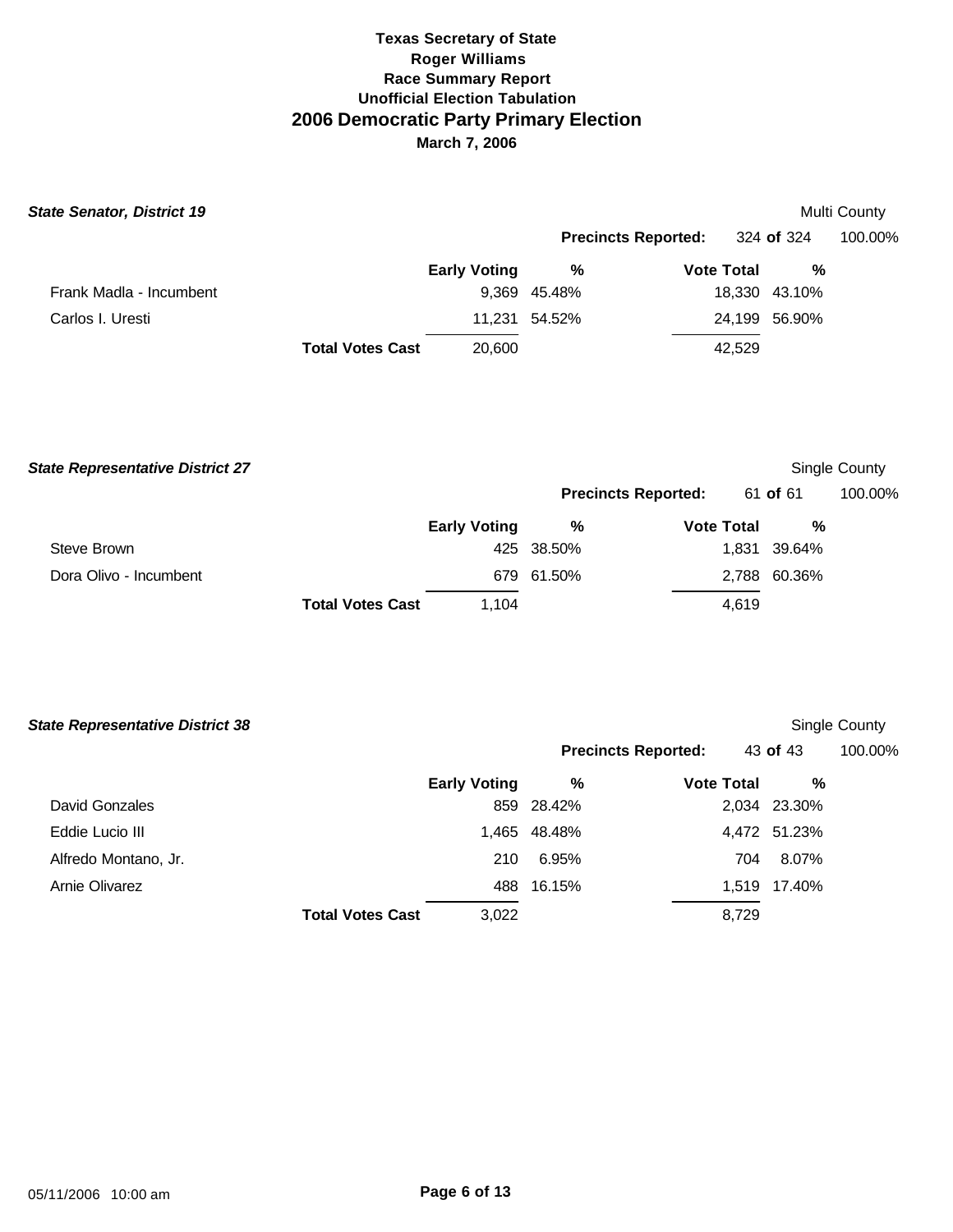## **State Representative District 42**

|                            |          | Single County |
|----------------------------|----------|---------------|
| <b>Precincts Reported:</b> | 43 of 43 | 100.00%       |

|                             |                         | <b>Early Voting</b> | %            | <b>Vote Total</b> | %             |
|-----------------------------|-------------------------|---------------------|--------------|-------------------|---------------|
| Mercurio Martinez, Jr.      |                         |                     | 5,143 33.89% |                   | 7,650 32.29%  |
| Sergio Mora                 |                         |                     | 1,842 12.14% |                   | 3,048 12.87%  |
| Jose "Rudy" Ochoa           |                         | 768                 | 5.06%        | 1.184             | 5.00%         |
| Richard Raymond - Incumbent |                         |                     | 7,423 48.91% |                   | 11,806 49.84% |
|                             | <b>Total Votes Cast</b> | 15.176              |              | 23,688            |               |

| <b>State Representative District 43</b> |                         |                     |                            |                   |        |              | Multi County |
|-----------------------------------------|-------------------------|---------------------|----------------------------|-------------------|--------|--------------|--------------|
|                                         |                         |                     | <b>Precincts Reported:</b> |                   |        | 79 of 79     | 100.00%      |
|                                         |                         | <b>Early Voting</b> | %                          | <b>Vote Total</b> |        | %            |              |
| Juan Manuel Escobar - Incumbent         |                         |                     | 4,232 63.07%               |                   |        | 9,591 61.60% |              |
| <b>Richard Valdez</b>                   |                         |                     | 2,478 36.93%               |                   |        | 5,980 38.40% |              |
|                                         | <b>Total Votes Cast</b> | 6.710               |                            |                   | 15,571 |              |              |

| <b>State Representative District 47</b> |                         |                     |            |                            |          |              | Single County |
|-----------------------------------------|-------------------------|---------------------|------------|----------------------------|----------|--------------|---------------|
|                                         |                         |                     |            | <b>Precincts Reported:</b> | 46 of 46 |              | 100.00%       |
|                                         |                         | <b>Early Voting</b> | %          | <b>Vote Total</b>          |          | %            |               |
| Eric Beverly                            |                         | 125                 | 8.54%      |                            | 333      | 9.15%        |               |
| Valinda Bolton                          |                         |                     | 614 41.97% |                            |          | 1,569 43.12% |               |
| Jason Earle                             |                         | 631                 | 43.13%     |                            | 1,527    | 41.96%       |               |
| Royce LeMoine                           |                         | 93                  | 6.36%      |                            | 210      | 5.77%        |               |
|                                         | <b>Total Votes Cast</b> | 1,463               |            |                            | 3,639    |              |               |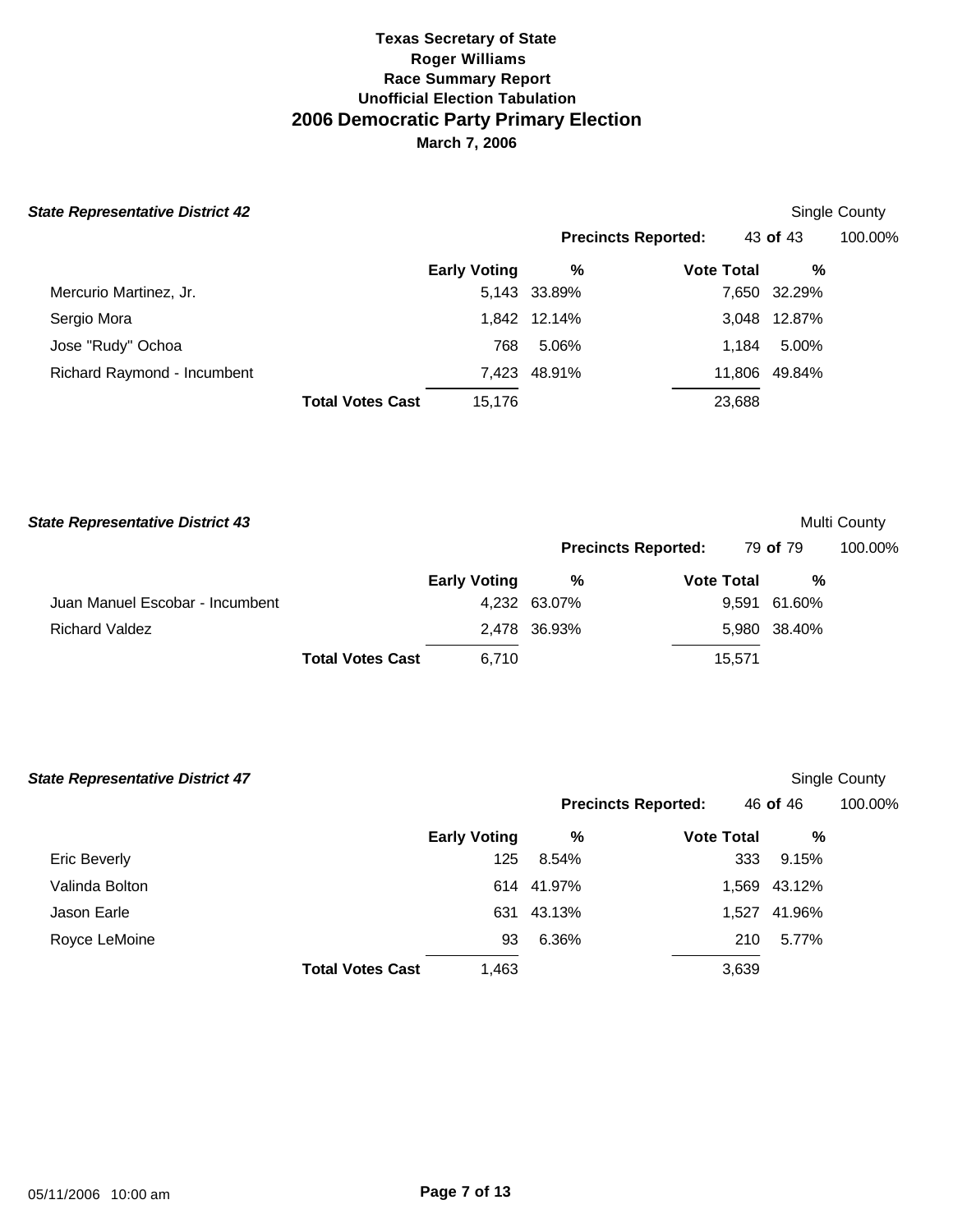| <b>State Representative District 48</b> |                     |              |                            |          | Single County |
|-----------------------------------------|---------------------|--------------|----------------------------|----------|---------------|
|                                         |                     |              | <b>Precincts Reported:</b> | 39 of 39 | 100.00%       |
|                                         | <b>Early Voting</b> | %            | <b>Vote Total</b>          | %        |               |
| Andy Brown                              | 49                  | 2.88%        | 114                        | 2.55%    |               |
| Donna Howard - Incumbent                |                     | 1,562 91.83% | 4,131                      | 92.35%   |               |
| Kathy Rider                             | 90                  | 5.29%        | 228                        | 5.10%    |               |
| <b>Total Votes Cast</b>                 | 1.701               |              | 4,473                      |          |               |

| <b>State Representative District 54</b> |                         |                     |                            |                   |               | Multi County |
|-----------------------------------------|-------------------------|---------------------|----------------------------|-------------------|---------------|--------------|
|                                         |                         |                     | <b>Precincts Reported:</b> |                   | 48 of 48      | 100.00%      |
|                                         |                         | <b>Early Voting</b> | %                          | <b>Vote Total</b> | %             |              |
| Edward Lindsay                          |                         |                     | 486 55.29%                 |                   | 1,029 53.32%  |              |
| Jesse D. Martin                         |                         |                     | 393 44.71%                 |                   | 46.68%<br>901 |              |
|                                         | <b>Total Votes Cast</b> | 879                 |                            | 1,930             |               |              |

| <b>State Representative District 75</b> |                         |                     |              |                            |              | Single County |
|-----------------------------------------|-------------------------|---------------------|--------------|----------------------------|--------------|---------------|
|                                         |                         |                     |              | <b>Precincts Reported:</b> | 33 of 33     | 100.00%       |
|                                         |                         | <b>Early Voting</b> | %            | <b>Vote Total</b>          | %            |               |
| Guillermo "Willie" Gandara              |                         |                     | 1,000 27.01% |                            | 2,215 28.15% |               |
| Anibal Olague                           |                         |                     | 592 15.99%   |                            | 1,286 16.34% |               |
| Chente Quintanilla - Incumbent          |                         |                     | 2,110 57.00% |                            | 4,368 55.51% |               |
|                                         | <b>Total Votes Cast</b> | 3.702               |              | 7,869                      |              |               |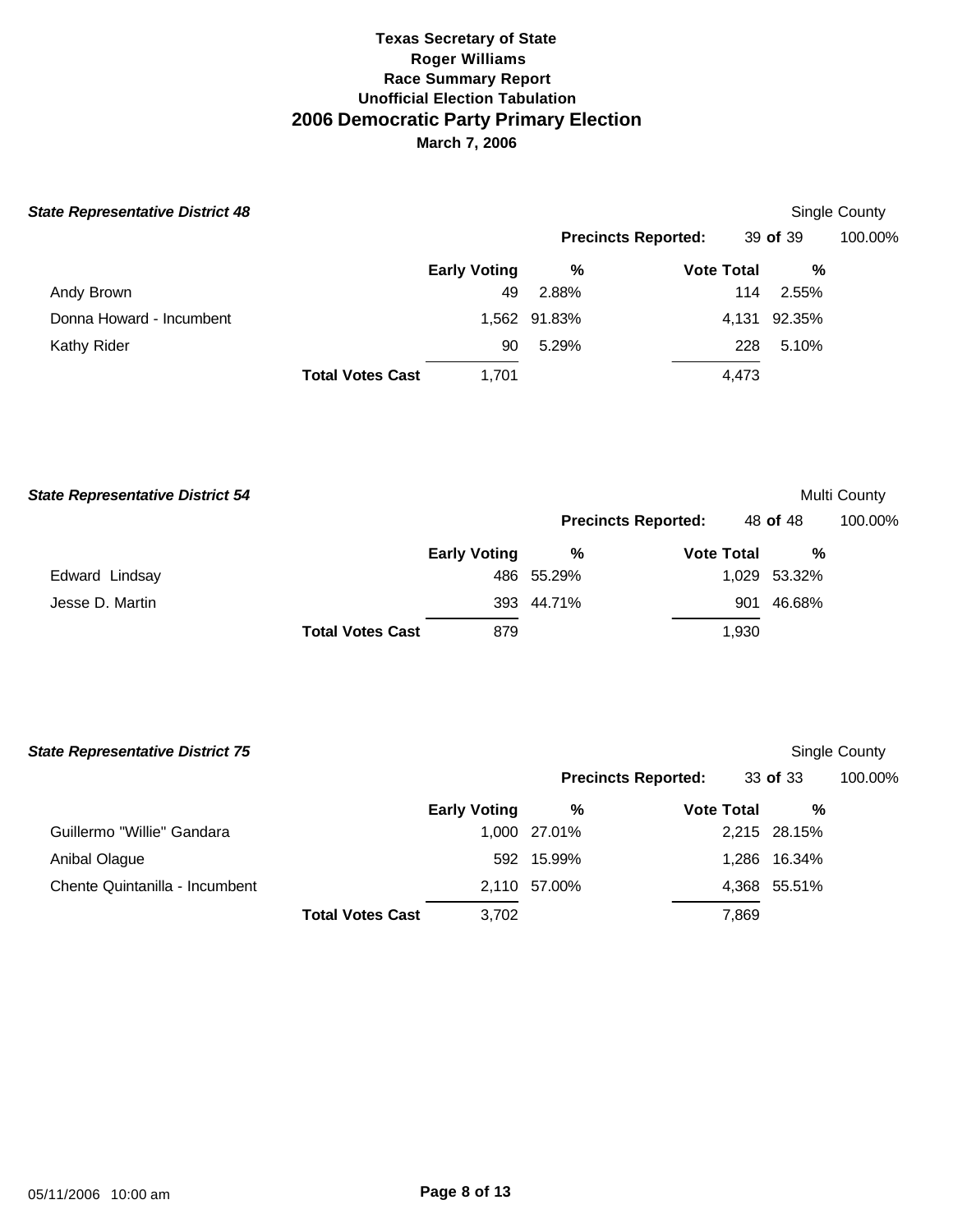| <b>State Representative District 76</b> |                                  |                            |                   |              | Single County |
|-----------------------------------------|----------------------------------|----------------------------|-------------------|--------------|---------------|
|                                         |                                  | <b>Precincts Reported:</b> |                   | 36 of 36     | 100.00%       |
|                                         | <b>Early Voting</b>              | %                          | <b>Vote Total</b> | %            |               |
| Norma Chavez - Incumbent                |                                  | 3,068 69.16%               |                   | 6,806 70.11% |               |
| Martha "Marty" Reyes                    |                                  | 1,368 30.84%               |                   | 2,902 29.89% |               |
|                                         | <b>Total Votes Cast</b><br>4,436 |                            | 9,708             |              |               |

| <b>State Representative District 79</b> |                         |                     |              |                            |              | Single County |
|-----------------------------------------|-------------------------|---------------------|--------------|----------------------------|--------------|---------------|
|                                         |                         |                     |              | <b>Precincts Reported:</b> | 30 of 30     | 100.00%       |
|                                         |                         | <b>Early Voting</b> | %            | <b>Vote Total</b>          | %            |               |
| Jerry "Thumper" Kelly                   |                         |                     | 402 14.89%   | 837                        | 15.32%       |               |
| Joe C. Pickett - Incumbent              |                         |                     | 2,298 85.11% |                            | 4,626 84.68% |               |
|                                         | <b>Total Votes Cast</b> | 2,700               |              | 5.463                      |              |               |

| <b>State Representative District 107</b> |                         |                     |            |                            |              | Single County |
|------------------------------------------|-------------------------|---------------------|------------|----------------------------|--------------|---------------|
|                                          |                         |                     |            | <b>Precincts Reported:</b> | 55 of 55     | 100.00%       |
|                                          |                         | <b>Early Voting</b> | %          | <b>Vote Total</b>          | %            |               |
| Andy Smith                               |                         | 188                 | 40.00%     |                            | 722 38.18%   |               |
| Allen Vaught                             |                         |                     | 282 60.00% |                            | 1,169 61.82% |               |
|                                          | <b>Total Votes Cast</b> | 470                 |            | 1,891                      |              |               |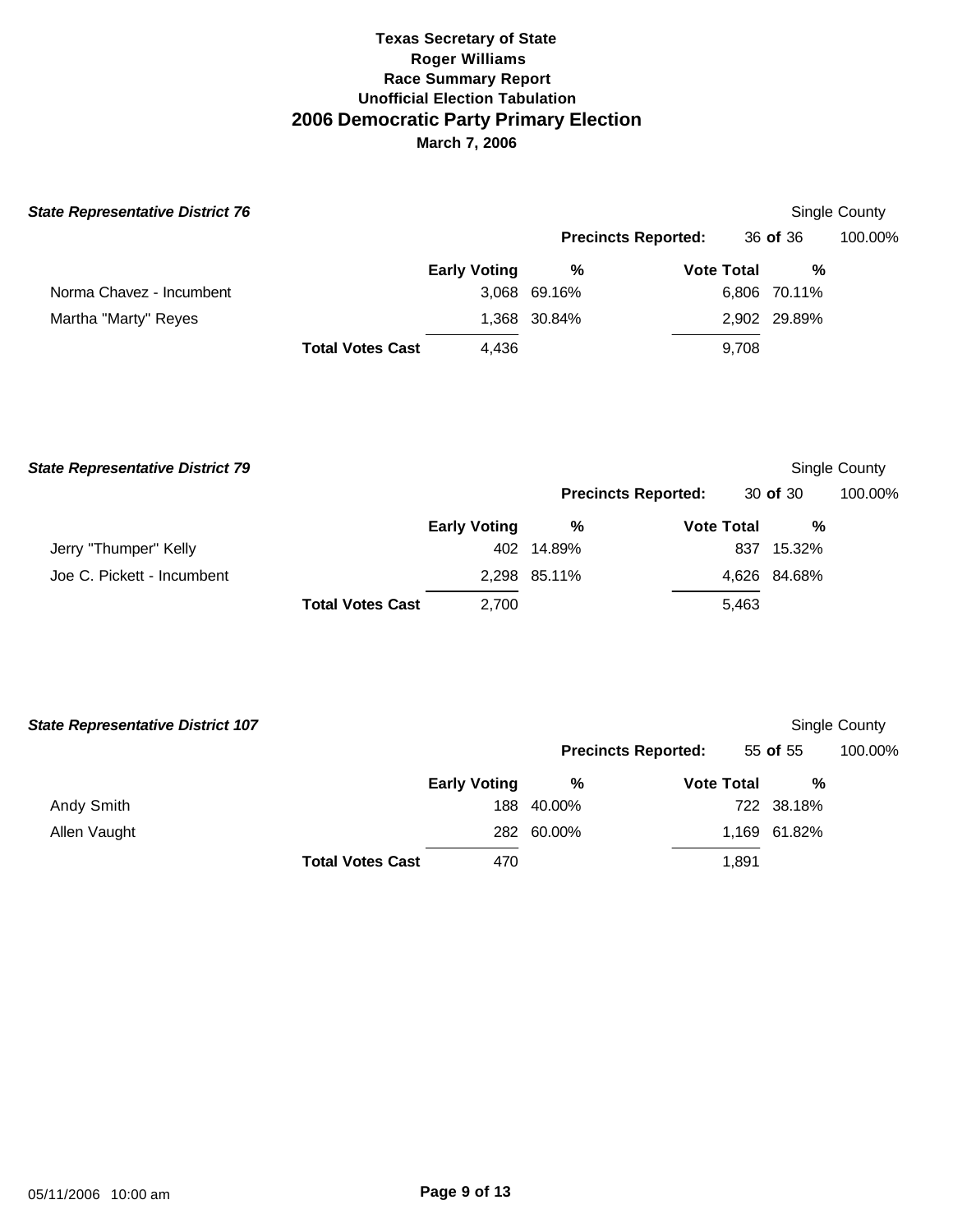| <b>State Representative District 108</b> |                         |                     |                            |                   |            | Single County |
|------------------------------------------|-------------------------|---------------------|----------------------------|-------------------|------------|---------------|
|                                          |                         |                     | <b>Precincts Reported:</b> |                   | 48 of 48   | 100.00%       |
|                                          |                         | <b>Early Voting</b> | %                          | <b>Vote Total</b> | %          |               |
| Jack F. Borden                           |                         |                     | 162 57.24%                 |                   | 601 54.79% |               |
| Tom E. Malin                             |                         | 121                 | 42.76%                     |                   | 496 45.21% |               |
|                                          | <b>Total Votes Cast</b> | 283                 |                            | 1,097             |            |               |

| <b>State Representative District 109</b> |                         |                     |                            |                   |              | Single County |
|------------------------------------------|-------------------------|---------------------|----------------------------|-------------------|--------------|---------------|
|                                          |                         |                     | <b>Precincts Reported:</b> |                   | 52 of 52     | 100.00%       |
|                                          |                         | <b>Early Voting</b> | %                          | <b>Vote Total</b> | %            |               |
| Cedric W. Davis, Sr.                     |                         |                     | 163 11.55%                 |                   | 570 10.34%   |               |
| Helen Giddings - Incumbent               |                         |                     | 1,248 88.45%               |                   | 4,944 89.66% |               |
|                                          | <b>Total Votes Cast</b> | 1.411               |                            | 5.514             |              |               |

| <b>State Representative District 110</b> |                     |                            |                   |              | Single County |
|------------------------------------------|---------------------|----------------------------|-------------------|--------------|---------------|
|                                          |                     | <b>Precincts Reported:</b> |                   | 49 of 49     | 100.00%       |
|                                          | <b>Early Voting</b> | %                          | <b>Vote Total</b> | %            |               |
| Barbara Mallory Caraway                  | 630                 | 53.12%                     |                   | 2,333 50.74% |               |
| Jesse W. Jones - Incumbent               |                     | 556 46.88%                 |                   | 2,265 49.26% |               |
| <b>Total Votes Cast</b>                  | 1.186               |                            | 4,598             |              |               |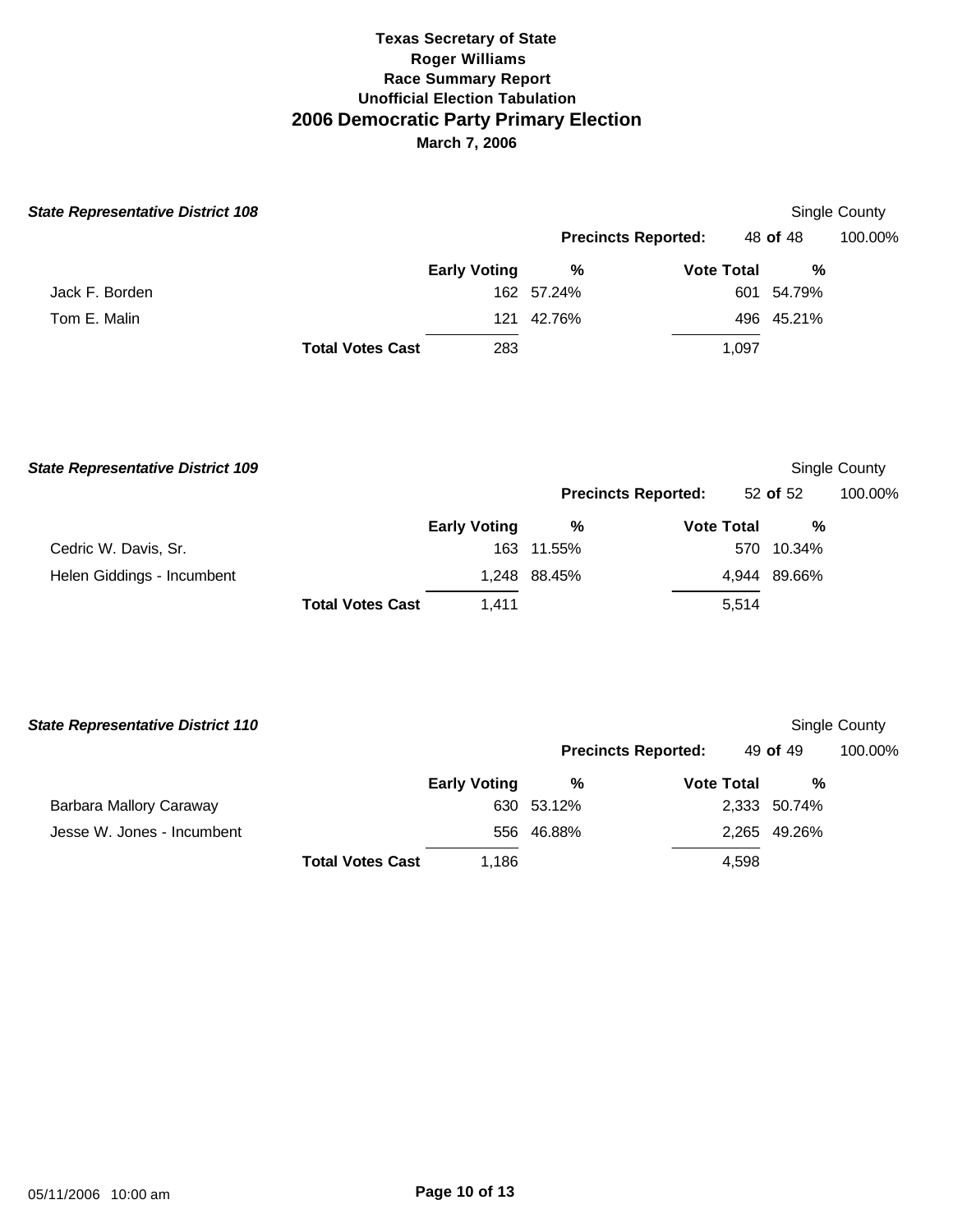| <b>State Representative District 118</b> |                         |                     |              |                            |              | Single County |
|------------------------------------------|-------------------------|---------------------|--------------|----------------------------|--------------|---------------|
|                                          |                         |                     |              | <b>Precincts Reported:</b> | 55 of 55     | 100.00%       |
|                                          |                         | <b>Early Voting</b> | %            | <b>Vote Total</b>          | %            |               |
| Joe Farias                               |                         |                     | 1,296 53.09% |                            | 3,235 56.72% |               |
| Tony Mandujano                           |                         | 226                 | 9.26%        | 502                        | 8.80%        |               |
| Pedro G. Molina, Jr.                     |                         |                     | 566 23.19%   |                            | 1,223 21.44% |               |
| Larry V. Ricketts                        |                         |                     | 353 14.46%   |                            | 743 13.03%   |               |
|                                          | <b>Total Votes Cast</b> | 2.441               |              | 5,703                      |              |               |

| <b>State Representative District 140</b> |                         |                     |            |                            |       |            | Single County |
|------------------------------------------|-------------------------|---------------------|------------|----------------------------|-------|------------|---------------|
|                                          |                         |                     |            | <b>Precincts Reported:</b> |       | 33 of 33   | 100.00%       |
|                                          |                         | <b>Early Voting</b> | %          | <b>Vote Total</b>          |       | %          |               |
| Kevin Bailey - Incumbent                 |                         |                     | 372 71.40% |                            |       | 906 69.96% |               |
| John Reyes                               |                         |                     | 149 28.60% |                            |       | 389 30.04% |               |
|                                          | <b>Total Votes Cast</b> | 521                 |            |                            | 1,295 |            |               |

| <b>State Representative District 146</b> |                         |                     |                            |                   |              | Single County |
|------------------------------------------|-------------------------|---------------------|----------------------------|-------------------|--------------|---------------|
|                                          |                         |                     | <b>Precincts Reported:</b> |                   | 43 of 43     | 100.00%       |
|                                          |                         | <b>Early Voting</b> | %                          | <b>Vote Total</b> | %            |               |
| Alfred "Al" Bennett                      |                         | 320                 | 12.70%                     | 1,249             | 19.05%       |               |
| Al Edwards - Incumbent                   |                         |                     | 1,407 55.83%               |                   | 3,157 48.15% |               |
| Borris L. Miles                          |                         |                     | 793 31.47%                 |                   | 2,150 32.79% |               |
|                                          | <b>Total Votes Cast</b> | 2,520               |                            | 6,556             |              |               |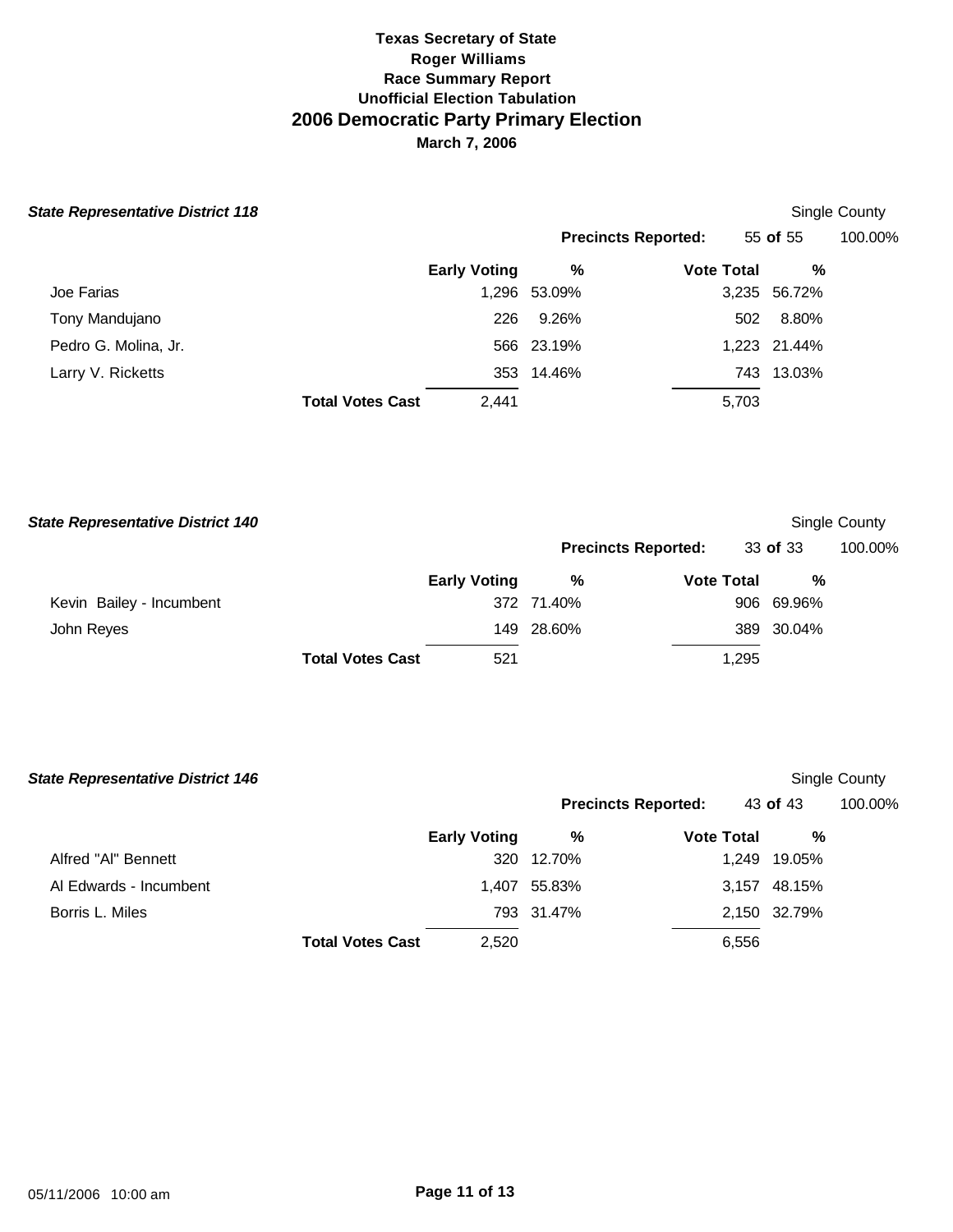| <b>State Representative District 147</b> |                         |                     |              |                            |              | Single County |
|------------------------------------------|-------------------------|---------------------|--------------|----------------------------|--------------|---------------|
|                                          |                         |                     |              | <b>Precincts Reported:</b> | 55 of 55     | 100.00%       |
|                                          |                         | <b>Early Voting</b> | %            | <b>Vote Total</b>          | %            |               |
| Cheryl Y. Armitige                       |                         | 94                  | 7.32%        |                            | 316<br>7.40% |               |
| Garnet F. Coleman - Incumbent            |                         |                     | 1,147 89.26% |                            | 3,810 89.21% |               |
| <b>Herschel Smith</b>                    |                         | 44                  | 3.42%        |                            | 3.39%<br>145 |               |
|                                          | <b>Total Votes Cast</b> | 1,285               |              | 4,271                      |              |               |

| Justice, 13th Court of Appeals District, Place 4 |                     |               |                            | Multi County  |         |  |  |
|--------------------------------------------------|---------------------|---------------|----------------------------|---------------|---------|--|--|
|                                                  |                     |               | <b>Precincts Reported:</b> | 663 of 663    | 100.00% |  |  |
|                                                  | <b>Early Voting</b> | %             | <b>Vote Total</b>          | %             |         |  |  |
| <b>Esther Cortez</b>                             |                     | 17.475 43.06% |                            | 39,074 43.20% |         |  |  |
| Nelda Vidaurri Rodriguez - Incumbent             |                     | 23,105 56.94% |                            | 51,383 56.80% |         |  |  |
| <b>Total Votes Cast</b>                          | 40,580              |               | 90,457                     |               |         |  |  |
|                                                  |                     |               |                            |               |         |  |  |

|                     |   |                                |                            | Multi County                                                                |
|---------------------|---|--------------------------------|----------------------------|-----------------------------------------------------------------------------|
|                     |   |                                |                            | 100.00%                                                                     |
| <b>Early Voting</b> | % |                                | %                          |                                                                             |
|                     |   |                                |                            |                                                                             |
|                     |   |                                |                            |                                                                             |
| 40,305              |   |                                |                            |                                                                             |
|                     |   | 23,198 57.56%<br>17.107 42.44% | <b>Precincts Reported:</b> | 663 of 663<br><b>Vote Total</b><br>50,713 55.51%<br>40.648 44.49%<br>91,361 |